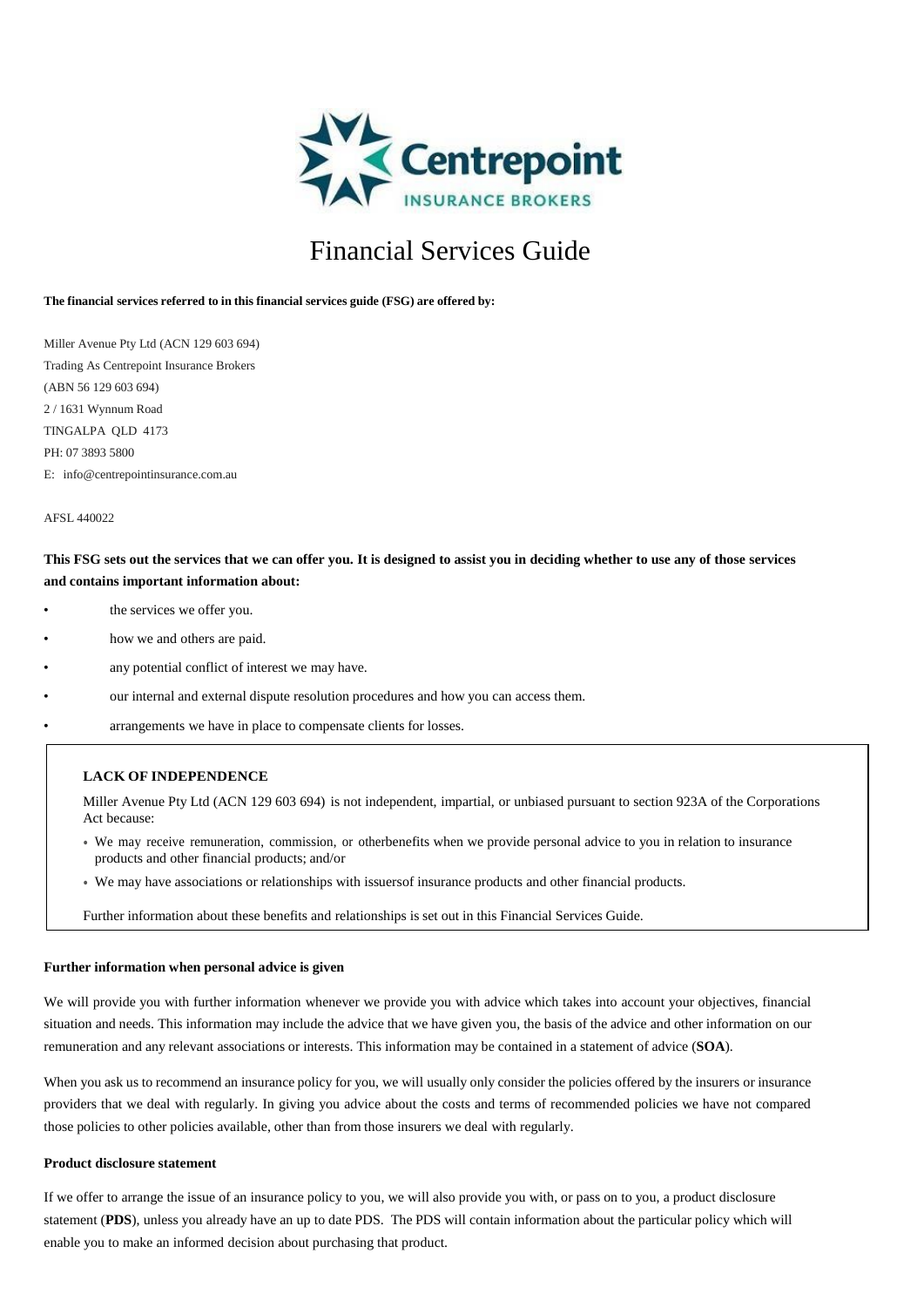| From when does this FSG<br>apply?                                                                                                                   | This FSG applies from 18 December 2021 and remains valid unless a further FSG is issued to replace it. We<br>may give you a supplementary FSG. It will not replace this FSG but will cover services not covered by this<br>FSG.                                                                                                                                                                                  |
|-----------------------------------------------------------------------------------------------------------------------------------------------------|------------------------------------------------------------------------------------------------------------------------------------------------------------------------------------------------------------------------------------------------------------------------------------------------------------------------------------------------------------------------------------------------------------------|
| How can I instruct you?                                                                                                                             | You can contact us to give us instructions by post, phone or email on the contact number or details mentioned<br>on page 1 of this FSG.                                                                                                                                                                                                                                                                          |
| Who is responsible for the<br>financial services provided?                                                                                          | Miller Avenue Pty Ltd (ACN 129 603 694) is responsible for the financial services that will be provided to<br>you, or through you to your family members, including the distribution of this FSG.<br>Miller Avenue Pty Ltd (ACN 129 603 694) holds a current Australian Financial Services Licensee no:<br>440022. The contact details for Miller Avenue Pty Ltd (ACN 129 603 694) are on the front of this FSG. |
| What kinds of financial services<br>are you authorised to provide to<br>me and what kinds of financial<br>product/s do those services relate<br>to? | Miller Avenue Pty Ltd (ACN 129 603 694) is authorised to advise and deal in general insurance products to<br>wholesale and / or retail clients. We will do this for you as your broker unless we tell you otherwise.                                                                                                                                                                                             |
| Will I receive tailored advice?                                                                                                                     | Maybe not in all cases. However, we may need information about your personal objectives, details of your<br>current financial situation and any relevant information, so that we can arrange insurance policies for you,<br>issue insurance policies to you, or to give you advice about your insurance needs. We will ask you for the<br>details that we need to know.                                          |
|                                                                                                                                                     | In some cases we will not ask for any of this information. If we do not ask, or if you do not give us all of the<br>information we ask for, any advice you receive may not be appropriate to your needs, objectives and financial<br>situation.                                                                                                                                                                  |
|                                                                                                                                                     | You should read the warnings contained in any SOA, or any other warnings that we give you, carefully before<br>making any decision about an insurance policy.                                                                                                                                                                                                                                                    |
|                                                                                                                                                     | Where we provide you with advice about your insurance arrangements, that advice is current at the time that<br>we give it. We will review your insurance arrangements when you inform us about changes in your<br>circumstances.                                                                                                                                                                                 |
| <b>Contractual Liability and your</b><br>insurance cover                                                                                            | Many commercial or business contracts contain clauses dealing with your liability (including indemnities or<br>hold harmless clauses). Such clauses may entitle your insurers to reduce cover, or in some cases, refuse to<br>indemnify you at all. You should seek legal advice before signing and accepting contracts. You should inform<br>us of any clauses of this nature before you enter into them].      |
| information<br>What<br>do<br>you<br>maintain in my file and can I<br>examine my file?                                                               | We maintain a record of your personal profile, including details of insurance policies that we arrange or issue<br>for you. We may also maintain records of any recommendations or advice given to you. We will retain this<br>FSG and any other FSG given to you as well as any SOA or PDS that we give or pass on to you for the period<br>required by law.                                                    |
|                                                                                                                                                     | We are committed to implementing and promoting a privacy policy, which will ensure the privacy and<br>security of your personal information. A copy of our privacy policy is available on request. If you wish to<br>look at your file, please ask us. We will make arrangements for you to do so.                                                                                                               |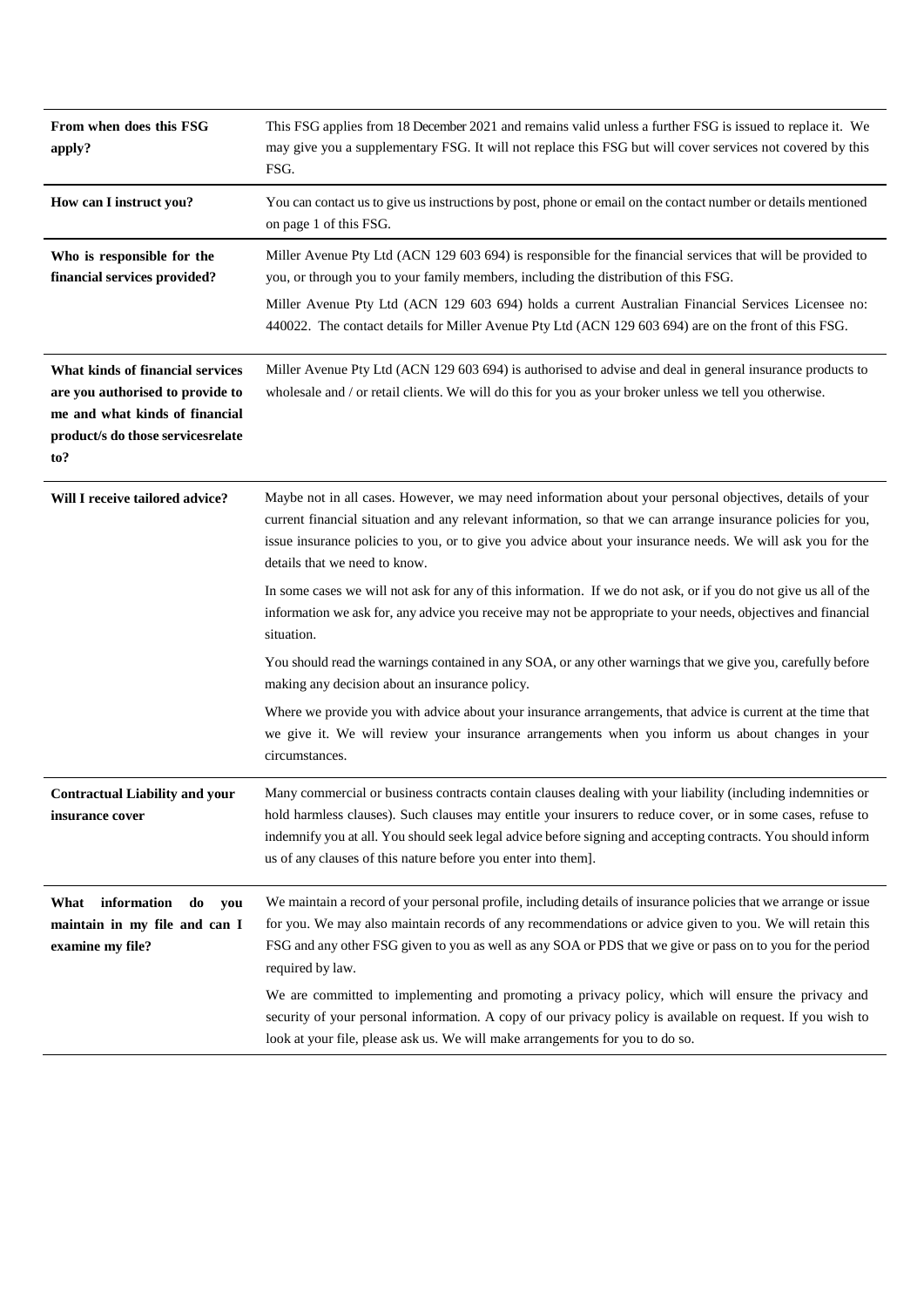| How will I pay for the services<br>provided                           | For each insurance product the insurer will charge a premium that includes any relevant taxes, charges and<br>levies. We often receive a payment based on a percentage of this premium (excluding relevant taxes, charges<br>and levies) called commission, which is paid to us by the insurers. However, in some cases we will also<br>charge you a fee. These will all be shown on the invoice that we send you. You can choose to pay by any of<br>the payment methods set out in the invoice. You are required to pay us within the time set out on the invoice. |  |
|-----------------------------------------------------------------------|----------------------------------------------------------------------------------------------------------------------------------------------------------------------------------------------------------------------------------------------------------------------------------------------------------------------------------------------------------------------------------------------------------------------------------------------------------------------------------------------------------------------------------------------------------------------|--|
|                                                                       | If there is a refund or reduction of your premium as a result of a cancellation or alteration to a policy, or based<br>on a term of your policy (such as a premium adjustment provision), we will retain any fee we have charged<br>you. We will also retain commission depending on our arrangements with the insurer, or charge you a<br>cancellation fee equal to the reduction in our commission.                                                                                                                                                                |  |
|                                                                       | When you pay us your premium it will be banked into our trust account. We retain the commission from the<br>premium you pay us and remit the balance to the insurer in accordance with our arrangements with the<br>insurer. We will earn interest on the premium while it is in our trust account or we may invest the premium<br>and earn a return. We will retain any interest or return on investment earned on the premium.                                                                                                                                     |  |
|                                                                       |                                                                                                                                                                                                                                                                                                                                                                                                                                                                                                                                                                      |  |
| How are any commissions, fees                                         | Our commission will be calculated based on the following formula:                                                                                                                                                                                                                                                                                                                                                                                                                                                                                                    |  |
| or other benefits calculated for<br>providing the financial services? | $X = Y\%$ x P                                                                                                                                                                                                                                                                                                                                                                                                                                                                                                                                                        |  |
|                                                                       | In this formula:                                                                                                                                                                                                                                                                                                                                                                                                                                                                                                                                                     |  |
|                                                                       | $X = our$ commission                                                                                                                                                                                                                                                                                                                                                                                                                                                                                                                                                 |  |
|                                                                       |                                                                                                                                                                                                                                                                                                                                                                                                                                                                                                                                                                      |  |
|                                                                       | $Y\%$ = the percentage commission paid to us by the insurer. Our commission varies between 0% and 40%.                                                                                                                                                                                                                                                                                                                                                                                                                                                               |  |
|                                                                       | $P =$ the amount you pay for any insurance policy (less any government fees or charges included in that<br>amount).                                                                                                                                                                                                                                                                                                                                                                                                                                                  |  |
|                                                                       | Any fees that we charge you will be between the range of \$0 and \$5,000.                                                                                                                                                                                                                                                                                                                                                                                                                                                                                            |  |
|                                                                       | We do not often pay any commissions, fees or benefits to others who refer you to us or refer us to an insurer.<br>If we do, we will pay commissions to those people out of our commission or fees (not in addition to those<br>amounts), in the range of NIL to 50% of our commission or fees.                                                                                                                                                                                                                                                                       |  |
|                                                                       | Our employees that will assist you with your insurance needs will be paid a market salary.                                                                                                                                                                                                                                                                                                                                                                                                                                                                           |  |
|                                                                       | If we give you personal advice, we will inform you of any fees, commission or other payments we, our<br>associates or anyone referring you to us (or us to any insurer) will receive in relation to the policies that are<br>the subject of the advice.                                                                                                                                                                                                                                                                                                              |  |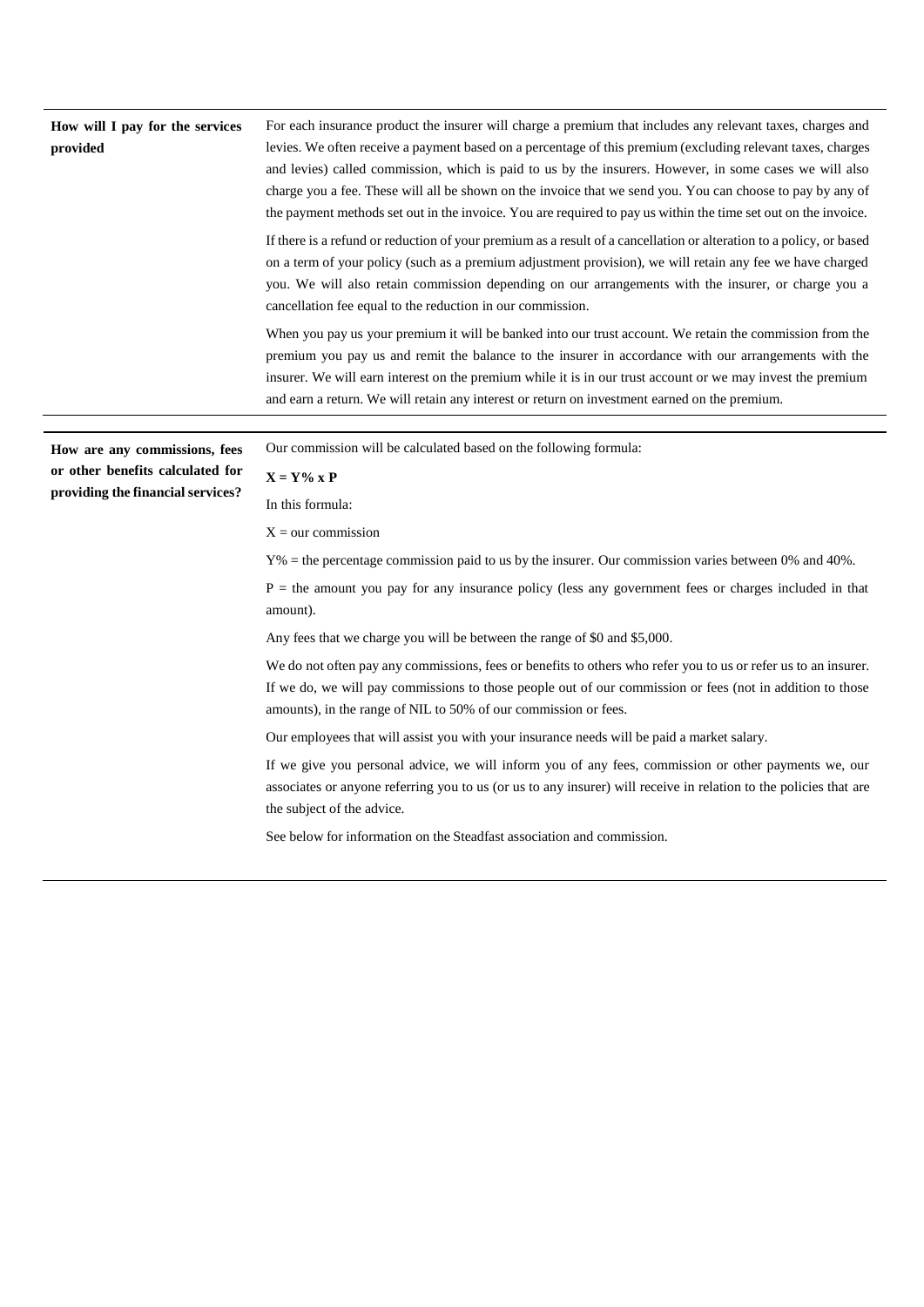**Do you have any relationships or associations with the insurers who issue the insurance policies or any other material relationships?**

Miller Avenue Pty Ltd (ACN 129 603 694) is a wholly owned entity of Steadfast Group Limited, ABN 98 073 659 677 (SGL). Some of the insurance intermediaries we deal with may also be Steadfast related entities. We have access to shared services from SGL. These include (but are not exclusive to): model operating procedures, manuals, legal, technical, HR, compliance, IT, sum insured and product comparison tools; specialist insurance cover placement and claims support; group insurance arrangements; and group purchasing arrangements. These services are funded by SGL, subsidised by SGL or SGL receives a fee for them.

Miller Avenue Pty Ltd (ACN 129 603 694)is also a Steadfast Group Limited (**Steadfast**) Network Broker. Steadfast has exclusive arrangements with some insurers and premium funders (**Partners**) under which Steadfast will receive between  $0.5 - 1.5\%$  commissions for each product arranged by us with those Partners. Steadfast is also a shareholder of some Partners.

We may receive a proportion of that commission from Steadfast at the end of each financial year (or other agreed period).

You can obtain a copy of Steadfast's FSG at [www.steadfast.com.au](http://www.steadfast.com.au/)

If we arrange premium funding for you, we may be paid a commission by the premium funder. We may also charge you a fee (or both). The commission that we are paid by the premium funder is usually calculated as a percentage of your insurance premium (including government fees or changes). If you instruct us to arrange or issue a product, this is when we become entitled to the commission.

Our commission rates for premium funding are in the range of 0% to 3% of funded premium. When we arrange premium funding for you, you can ask us what commission rates we are paid for that funding arrangement compared to the other arrangements that were available to you.

Miller Avenue Pty Ltd (ACN 129 603 694) is a member of Council of Queensland Insurance Brokers (CQIB). CQIB has exclusive arrangements with some insurersand premium funders (Partners) under which CQIB will receive between  $0.5 - 1.5\%$  commission for each product arranged by us with those partners